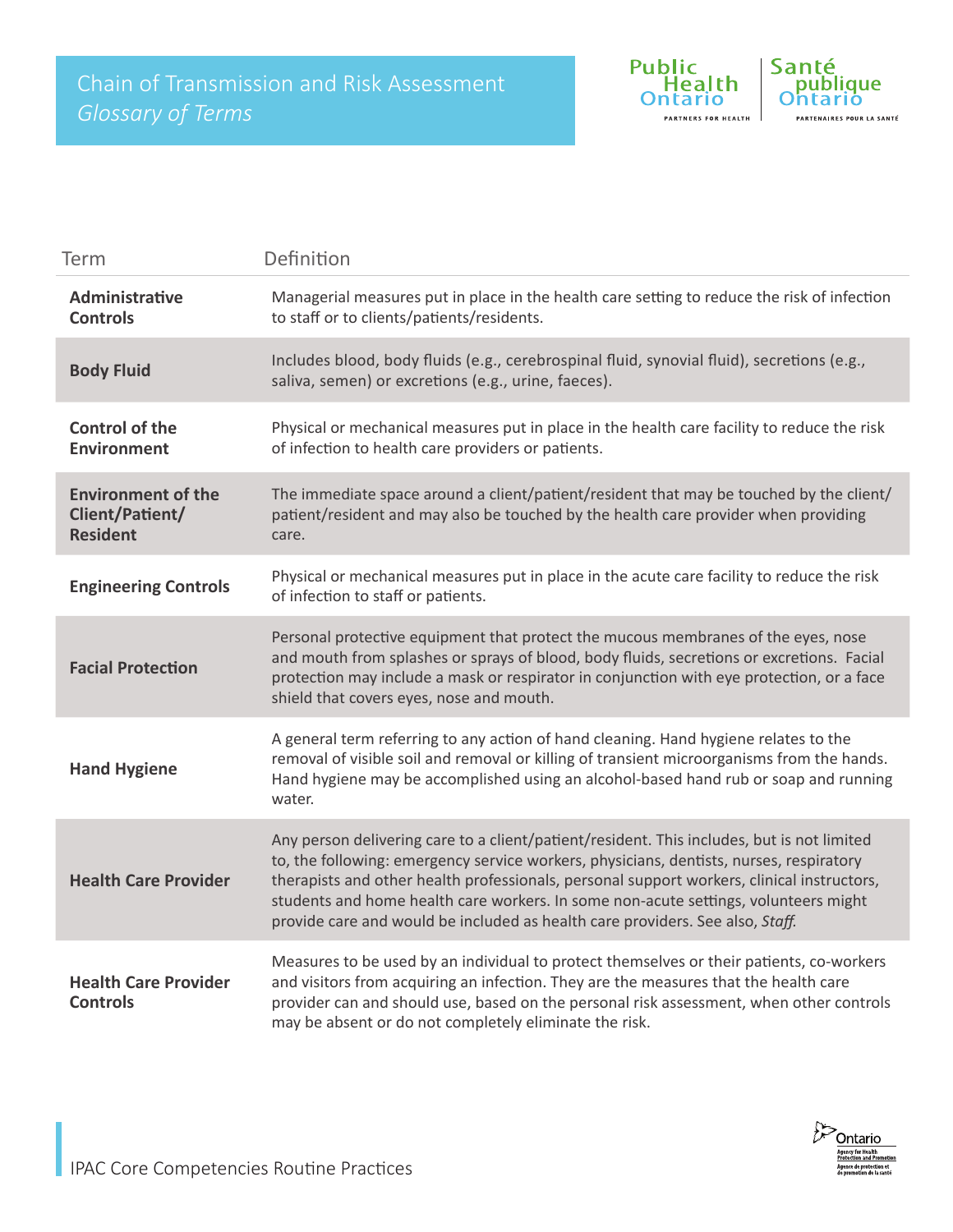

| Term                                                 | Definition                                                                                                                                                                                                                                                                                                                                                                                          |
|------------------------------------------------------|-----------------------------------------------------------------------------------------------------------------------------------------------------------------------------------------------------------------------------------------------------------------------------------------------------------------------------------------------------------------------------------------------------|
| <b>Hierarchy of Controls</b>                         | The hierarchy of controls is a 'model' for hazard control. The hierarchy of controls describes<br>control measures for any hazard as being directed either at the source of the hazard, along<br>the path to the workers, or at the workers themselves. The use of the hierarchy of controls<br>for any hazard is considered a best practice when dealing with the hazards of infectious<br>agents. |
| <b>Infectious Agent</b>                              | A microorganism, i.e., a bacterium, fungus, parasite, virus or prion, which is capable of<br>invading body tissues and multiplying.                                                                                                                                                                                                                                                                 |
| Microorganism                                        | A microscopic form of life that cannot be seen with the naked eye and which might cause<br>infection.                                                                                                                                                                                                                                                                                               |
| <b>Mode of Transmission</b>                          | The method by which Infectious Agents spread from one person to another (e.g., contact,<br>droplet or airborne routes).                                                                                                                                                                                                                                                                             |
| <b>Organizational Risk</b><br><b>Assessment</b>      | An evaluation done by the organization or facility in order to implement controls to mitigate<br>identified risks.                                                                                                                                                                                                                                                                                  |
| <b>Personal Protective</b><br><b>Equipment (PPE)</b> | Clothing or equipment worn by staff for personal protection against hazards.                                                                                                                                                                                                                                                                                                                        |
| <b>Personal Risk</b><br><b>Assessment</b>            | A risk assessment done by an individual prior to, or during, care.                                                                                                                                                                                                                                                                                                                                  |
| Point-of-care                                        | The place where three elements occur together: the client/patient/resident, the health<br>care provider and care or treatment involving client/patient/resident contact.                                                                                                                                                                                                                            |
| <b>Portal of Entry</b>                               | How an infectious agent enters the body. In the Chain of Transmission, this includes mucous<br>membranes, respiratory system, gastrointestinal system, and broken skin.                                                                                                                                                                                                                             |
| <b>Portal of Exit</b>                                | How a potential infectious agent leaves the body. In the Chain of Transmission, this<br>includes blood, secretions, excretions, and skin.                                                                                                                                                                                                                                                           |
| <b>Reservoir</b>                                     | An animate or inanimate source where microorganisms can survive and multiply (e.g.,<br>water, food, people).                                                                                                                                                                                                                                                                                        |